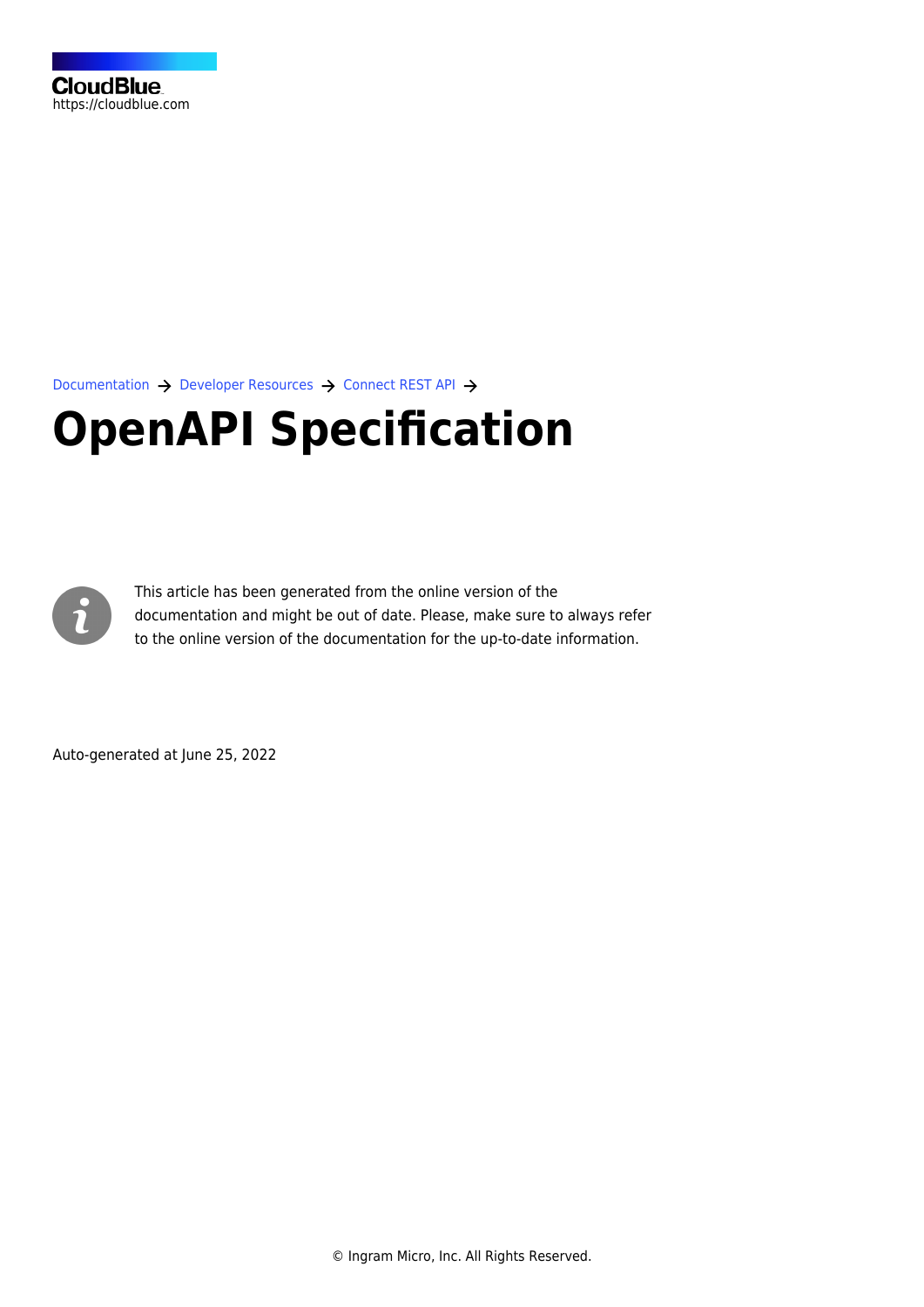## **Introduction**

CloudBlue Connect supports the latest version of the [OpenAPI](https://www.openapis.org/) 3.0 (OAS3) specification.



The OpenAPI specification is a widely adopted standard for documenting APIs. OpenAPI 3.0 is the latest version of the OpenAPI specification and offers a number of improvements over previous versions of the standard.

Support for this specification allows our customers to improve API development and provides better compatibility with the API ecosystem, like [REST Clients](https://connect.cloudblue.com/community/api/rest-clients/) and other tools.

## **Specification**

The following specification provides the full list of API methods that are made available by Connect to its customers.